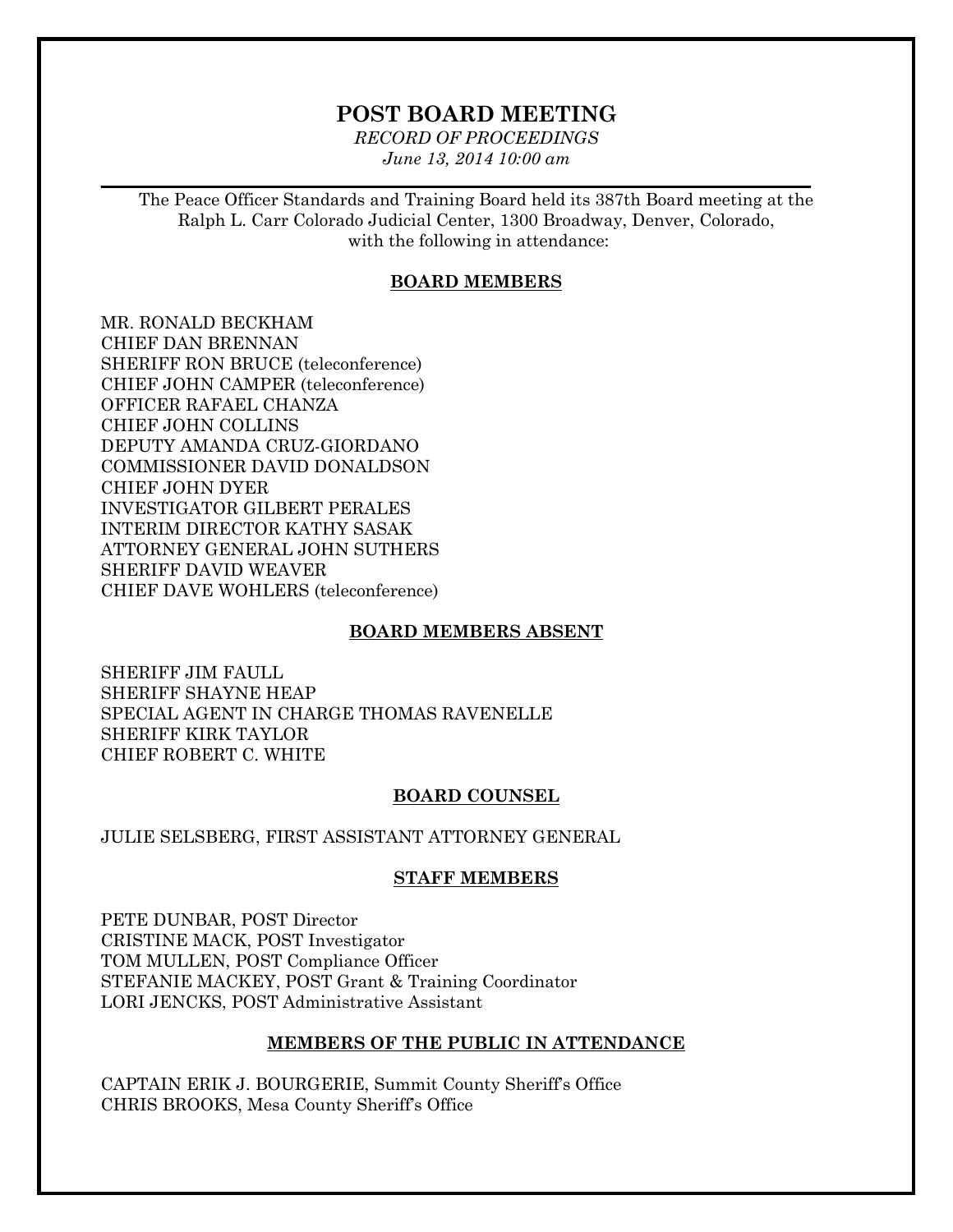SERGEANT MICHAEL CUMMINGS, Arapahoe County Sheriff's Office MATT DURKIN, Colorado Department of Law GRAHAM DUNNE, Aurora Police Department EMILY GALLAGHER, POST Intern ERIC A. GONZALES, Pueblo Police Department DIRECTOR DOYLE JONES, Weld County Sheriff's Office DEPUTY EDWARD KAFEL, El Paso County Sheriff's Office JANET LARSON, County Sheriffs of Colorado COMMANDER KARL SMALLEY, Adams County Sheriff's Office SHANNON SNUGGS, Colorado Springs Police Department

The following Subject Matter Expert Committees met prior to the regular POST Board meeting on June 13, 2014.

Law Enforcement Driving Subject Matter Expert Committee

#### *Introductions:*

1. **Welcome Attorney General John Suthers** 

General Suthers welcomed everyone to the Board meeting.

- 2. **Pledge of Allegiance** Attorney General John Suthers
- 3. **Introduction of Board Members, SME Members, Staff and Guests**
- 4. **Welcome New Board Members**

General Suthers introduced new Board members Chief John Collins of the Englewood Police Department, Deputy Amanda Cruz-Giordano of the Arapahoe County Sheriff's Office, and Chief John Dyer of the Rifle Police Department. General Suthers also introduced Chief Michael Phibbs of the Elizabeth Police Department who will begin his first term on the POST Board effective 6/30/2014.

5. **Roll Call** Director Pete Dunbar

Declaration of a Quorum (11)

## 6. **Colorado POST Bill SB14-123**

General Suthers commended all who worked to get the POST Bill passed, increasing funding for POST training and allowing POST to mandate in-service training for peace officers.

7. **Approval of POST Minutes from March 7, 2014** (See supplemental handout)

*Approved Unanimously*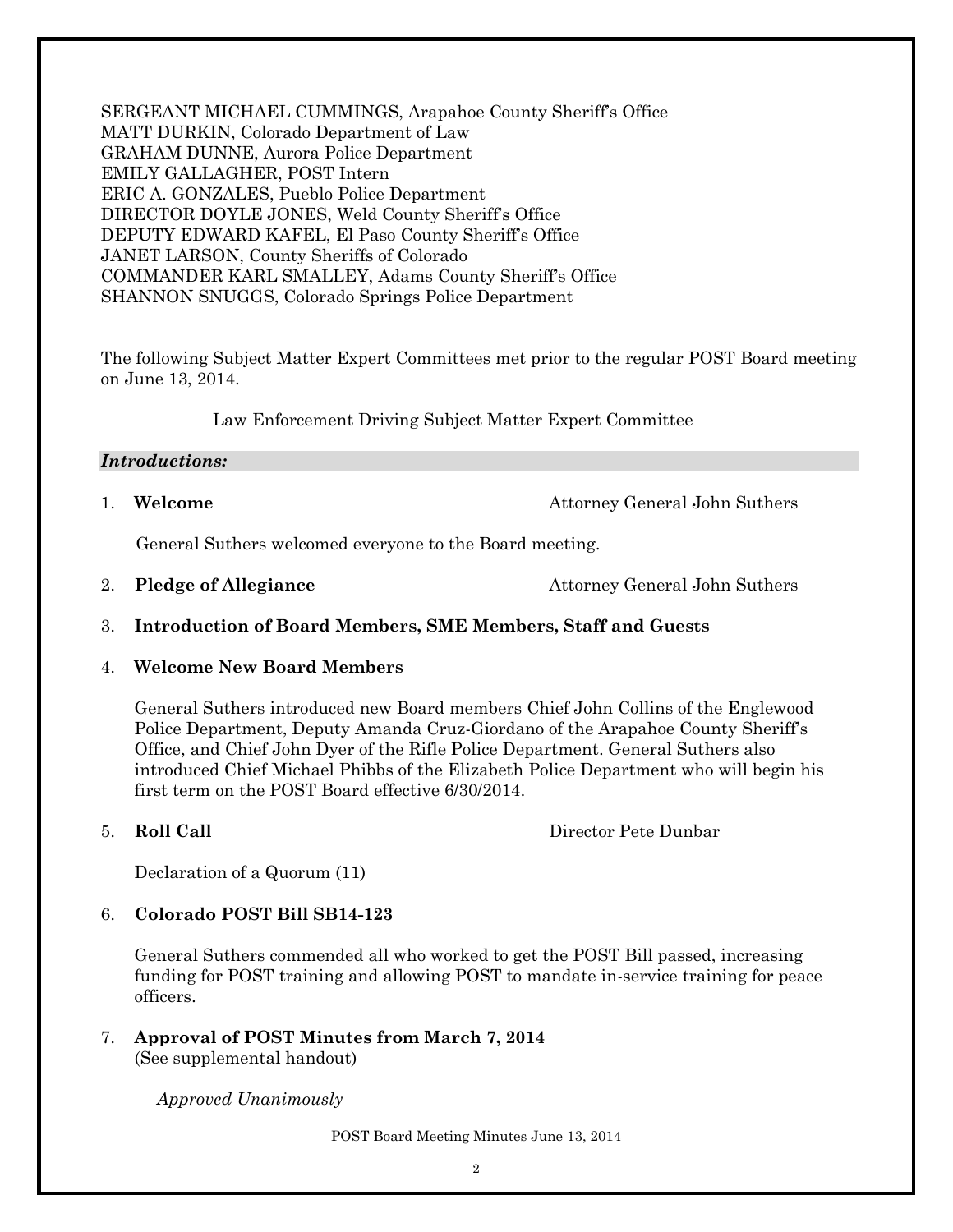#### *Presentations:*

#### 8. **Subject Matter Expert (SME) Committee Reports:**

A. **Curriculum** Sgt. Graham Dunne, Chair Dir. Cathy LaBrecque, Vice-Chair Sheriff Kirk Taylor, Board Member

Sgt. Dunne presented the report. The Curriculum committee has been working on three primary goals: Writing new test questions for the POST certification exam, updating goals and performance outcomes for the POST manual, and the introduction of tactical casualty care for training with the goal of including it in the Basic curriculum.

The test writing subcommittee has met periodically over the past eight months and they have written approximately 500 questions for the POST certification exam. POST has been field testing the final questions and they will soon be sent to Dr. Haladyna for analysis and review. The new POST test questions should be in use by August.

Director Dunbar reports that the current POST test is now being administered online. Tablets have been ordered for test administration to increase security. After analysis of the final questions, they will be entered into the question bank and the new test can be administered in August. The Curriculum committee is considering increasing the number of questions on the exam to include more subjects that are taught in the academy.

The Committee is working on a major revision of the Basic curriculum which will be an ongoing project.

Tactical casualty training ties in with active shooter training and the Below 100 program, and at this time the Committee is determining logistics and cost.

B. **Arrest Control** Capt. Erik Bourgerie, Chair Inv. John Tucker, Vice-Chair Inv. Gilbert Perales, Board Member

Capt. Bourgerie presented the report. The Committee met May 9th at Aurora Police Department. They approved a discipline switch for the Weld County Sheriff's Office from PPCT to FBI, which included approval of three sites and three site safety plans. The Committee approved nine assistant skills instructors and did not approve two assistant skills instructors due to lack of documentation. Two full skills instructors were approved: David Whitlock with Colorado Springs Police Department Academy and William Ray of Pikes Peak Community College Academy. The Denver Police Department lateral academy arrest control lesson plan was approved. There were three academy inspections conducted: the Jefferson County Combined Regional Academy, Adams County Sheriff's Office Academy, and Denver Police Department Academy. All inspections went well. The revision of the Arrest Control Training Program was tabled for more thorough review. John Tucker of the Weld County Sheriff's Office was selected as vice-chair of the Arrest Control SME committee. The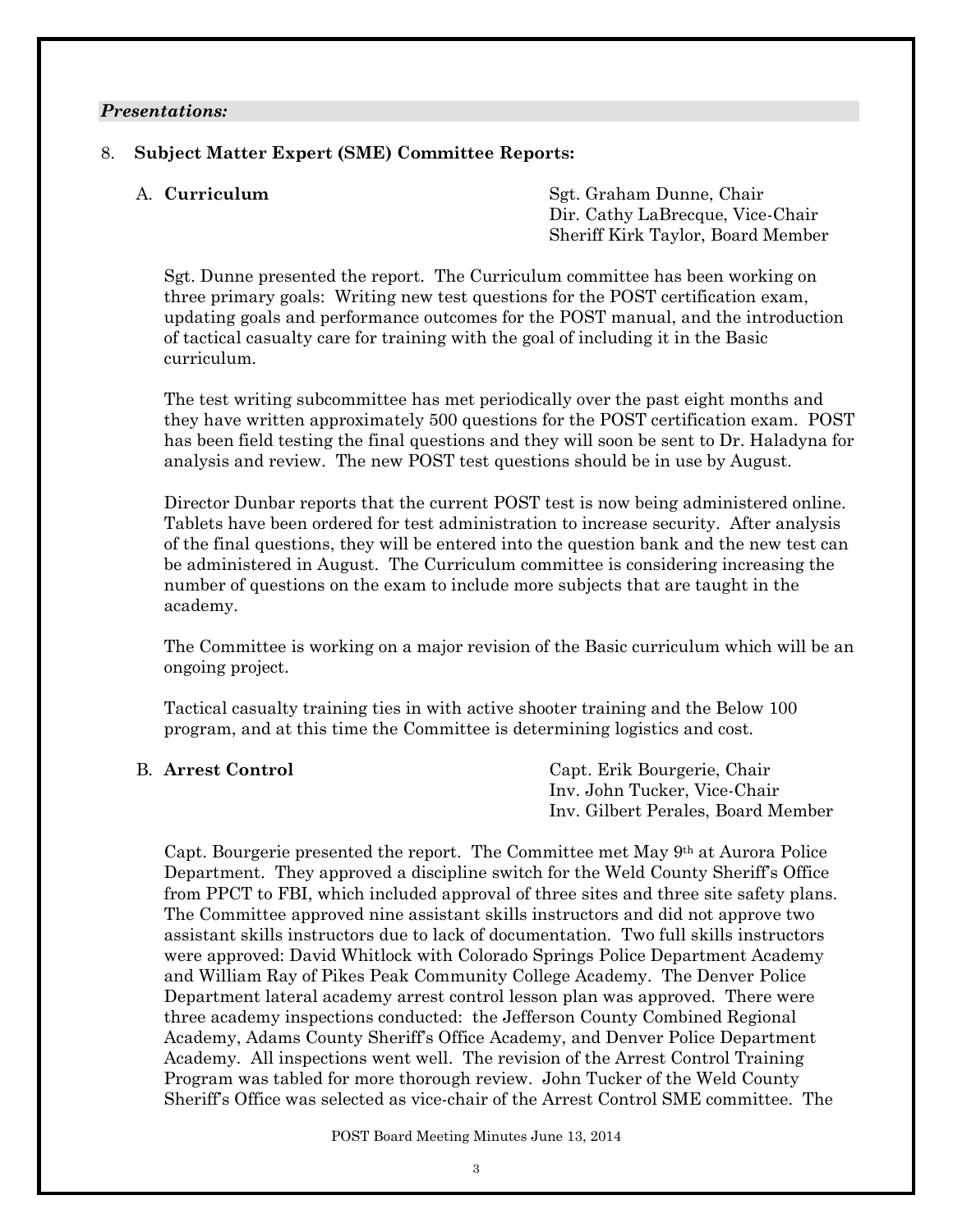Committee reviewed two injury reports. The next meeting is June 20 at the Summit County Sheriff's office with the intent of discussing the Arrest Control Training Program revision.

C. **Firearms** Dep. Ed Kafel, Chair Training Mgr. John Hood, Vice-Chair Board Member - Vacant

General Suthers congratulated Dep. Ed Kafel's winning the 100 Club of Colorado Springs award.

Dep. Kafel presented the report. The committee has met five times this year. The committee expressed thanks to Sheriff Chris Johnson for his service to the committee and good luck in his new position with County Sheriffs of Colorado. Sgt. Terry Bridge of Mesa County Sheriff's Office has joined the committee. So far this year there have been eight test-outs and three inspections: Denver Police Department, Larimer County, and Pueblo Police Department. All were found to be in compliance. In June inspections will be conducted at the Weld County Sheriff's Office Academy and Aurora Community College Academy.

#### D. Law Enforcement Driving Cmdr. Karl Smalley, Chair

Al Padilla, Vice-Chair Chief John Camper, Board Member

Cmdr. Smalley presented the report. The committee met this morning with eight members and one guest. Inspections were conducted at Western Colorado Peace Officer Academy, Community College of Aurora, and Colorado State Patrol Academy. All programs were very good. The committee approved a new driving site for Colorado Springs Police Department as well as their safety plan. Denver Police Department's driver training program was not approved. Denver wanted to include four hours of pit training in their lateral academy, and that is not covered at this time in the Basic driving curriculum. Denver may eliminate the pit training from the Basic driving program and then gain approval, or they can extend the program to include it if they wish. The committee approved seven full instructors and a new driving instructor program from Weld County. The committee is reviewing and revising the current Driver Instructor Training program and hopes to have the revision completed by the December meeting. The committee discussed and approved the First Gear Skid-car program presented for course approval. The committee discussed member participation. Lt. Dan Mark of Aurora Police Department submitted his resignation. Upcoming inspections include Aurora Police Department in July and Weld County in August. The vehicle evaluation event is planned for August  $29<sup>th</sup>$  at the Flatrock training facility. There was a survey sent to all chiefs and sheriffs to determine the needs and priorities for the evaluation. Ford, Chrysler and GM representatives will be present for the event. Invitations will be sent to all chiefs and sheriffs to request registration for the event. The results of the subjective evaluations will be released statewide.

Board member Ron Beckham expressed concern with the number of rear-end collisions involving law enforcement vehicles. He asked whether offset parking, vehicle lighting,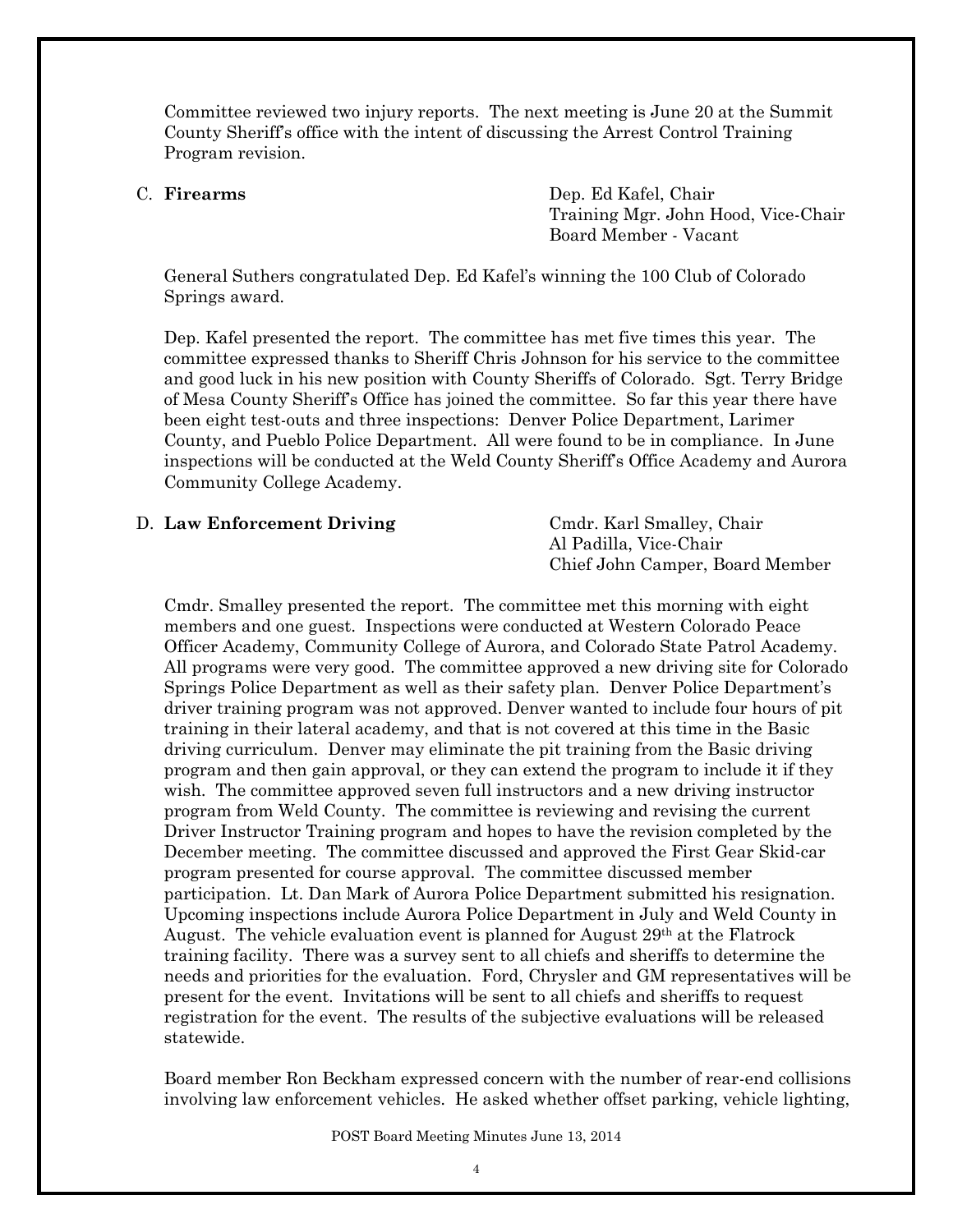etc. are covered in the Basic driving curriculum. Cmdr. Smalley discussed the dimlight driving portion of the Adams County academy and what is covered. Most agency academies cover that material well, but he's not certain how well the community college academies address this. Mr. Beckham suggested we consider revision of the curriculum to include this type of training more specifically. Cmdr. Smalley stated that the committee will look at that in more detail when they are revising the driving curriculum.

#### *Action Items:*

9. **Approval of Fiscal Year 2015 POST** Director Pete Dunbar **Grant Awards** (See supplemental handout)

The grant subcommittee met on April 16, 2014, reviewed the grantee funding applications, and determined grant award recommendations. After the materials were printed the Colorado Association of Chiefs of Police (CACP) entered an agreement with the County Sheriffs of Colorado (CSOC) to allow CSOC to manage their training. The CACP award will be given to CSOC as fiscal manager for CACP. The total award to CSOC will be \$300,906.00. Unfunded grant requests amounted to approximately \$700,000. In the future the POST Bill will provide approximately \$400,000 in additional funding for training. The subcommittee opted to give a dollar value to the regions and let the regions and presenters determine what courses to provide instead of approving specific courses as in the previous year. Grant subcommittee members were Chief Camper, Chief Wohlers, Interim Director Sasak, Sheriff Taylor and Sheriff Weaver.

*Approved unanimously*

10. **Approval of Fiscal Year 2015 Grant Guidelines** Director Pet Dunbar (See supplemental handout)

Changes to grant guidelines for fiscal year 2015 were made to more closely follow the state controller's rules and procedures. Nonprofits are now included as eligible grant recipients. More specific guidelines for required materials and procedures for course approval have been added. Academy Instructor training program approval guidelines have been added. Information regarding travel and backfill expenses now align with the controller's rules.

*Approved unanimously*

## 11. **Appointment of Board Vice Chairperson** Director Pete Dunbar

Chief John Camper was nominated as POST Board Vice-Chairperson

*Approved unanimously*

### 12. **Appointment of Firearms SME Committee** Director Pete Dunbar **Board Representative**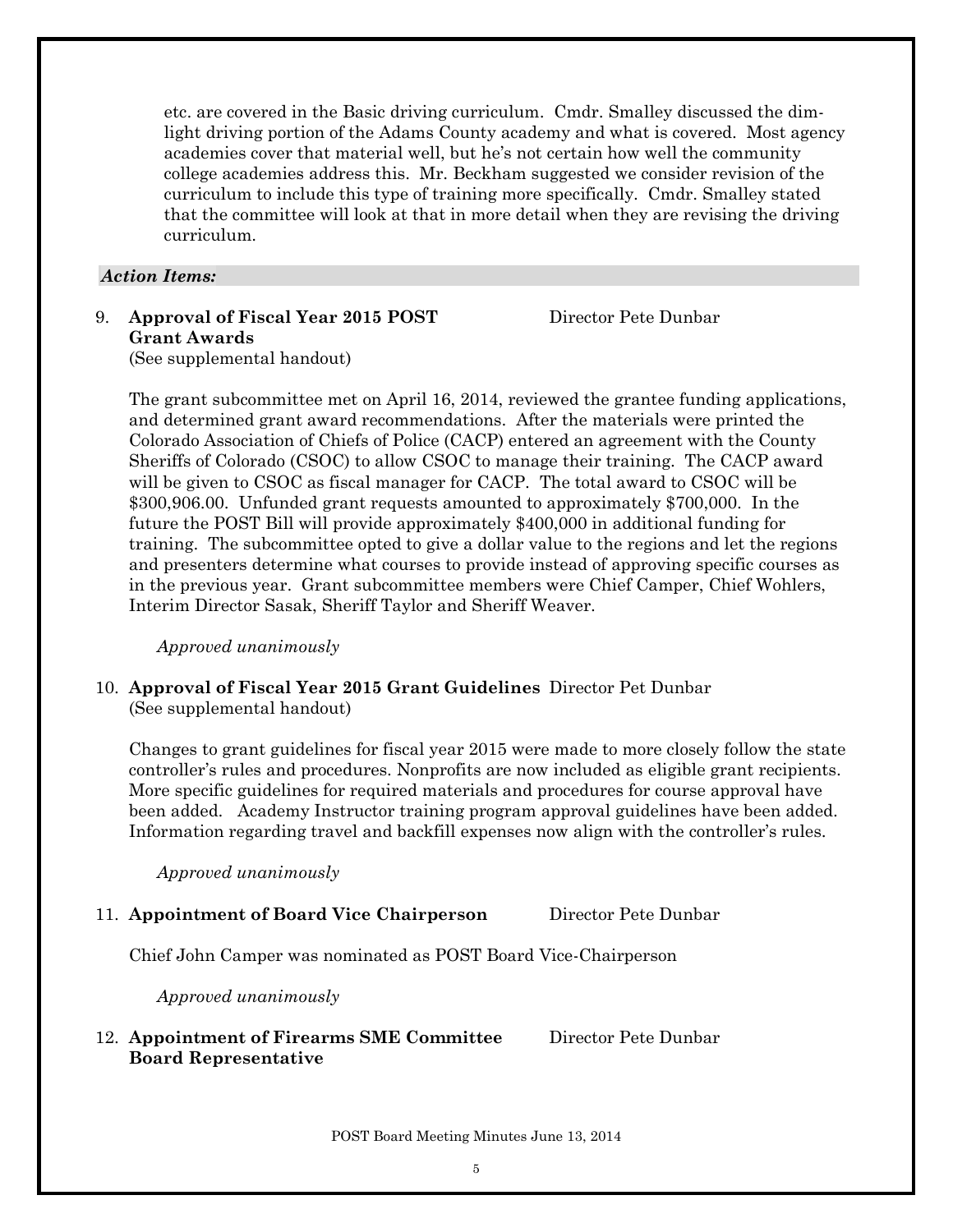Sheriff Ron Bruce and Chief Dan Brennan volunteered for the position. Dep. Kafel stated that the meetings are held 11 times a year primarily at the Chatfield House in Littleton. Sheriff Bruce withdrew his request due to distance and difficulties in attending. Motion was made to appoint Chief Brennan to the Firearms committee.

*Approved unanimously*

### 13. **Schedule POST Board Work Session** Director Pete Dunbar

Director Dunbar proposed the possible need to have a work session to update the strategic plan and develop in-service training requirements. Creating a sub-committee for the proposed in-service training requirements may allow the Board to have a work session later on in the year instead of this summer. POST is accumulating information regarding other states' in-service training requirements. The board opted to create an in-service training subcommittee. Chief Dyer, Chief Phibbs, Officer Cruz-Giordano, Chief Collins, and Sgt. Chanza volunteered for the subcommittee.

The work session could potentially be held after the September Board meeting, or the strategic plan update could be a part of the regular Board meeting at that time.

- 14. **Peace Officer Certification Revocation Actions** Director Pete Dunbar (See supplemental handout)
	- **A. POST Rule 9 - Revocation of Peace Officer Certifications – Misdemeanor Convictions:**§ 24-31-305, C.R.S.(2)(a) A Colorado peace officer certification issued pursuant to subsection (1) or (1.3) of this section or 24-31-308 shall be suspended or revoked by the POST Board if the certificate holder has been convicted of a felony, or has been convicted on or after July 1, 2001, of any misdemeanor described in subsection (1.5) of § 24-31-30 C.R.S., or has otherwise failed to meet the certification requirements established by the Board. For purposes of this rule, the term 'conviction' includes any deferred judgments or deferred sentences imposed by a court. Revocation of peace officer certificates based upon conviction(s) of misdemeanor crimes are recognized in § 24-31-305(1.5) (b) thru (h), C.R.S.
		- 1) No. 13-14, **Robert Frank Bankenstein**, Certification No. B183, (PID 117203), On September 26, 2013, Respondent pled guilty to 1 count of Harassment/Strike-Shove-Kick; § 18-9-111(1)(a), C.R.S., a class 3 misdemeanor *The Respondent was not employed as a peace officer on the date of the offense (Date of Offense: May 25, 2013, – Separated: May 25, 1990).* The Respondent has failed to comply with POST Show Cause Order 13-14 by failing to appear at the scheduled Show Cause Hearing. Director Dunbar recommends revocation of Robert Frank Bankenstein's Colorado Peace Officer Certification No. B183, (PID 117203).

## *Approved unanimously*

2) No 13-15, **Al K. Joyce**, Certification No. B3682 (PID 121685). On November 12, 2013, Respondent pled guilty to 1 count of Obstructing a Peace Officer; § 18-8- 104(1)(a), C.R.S., a class 2 misdemeanor. *The Respondent was not employed as a peace officer on the date of the offense (Date of Offense: October 14, 2013 – Separated:*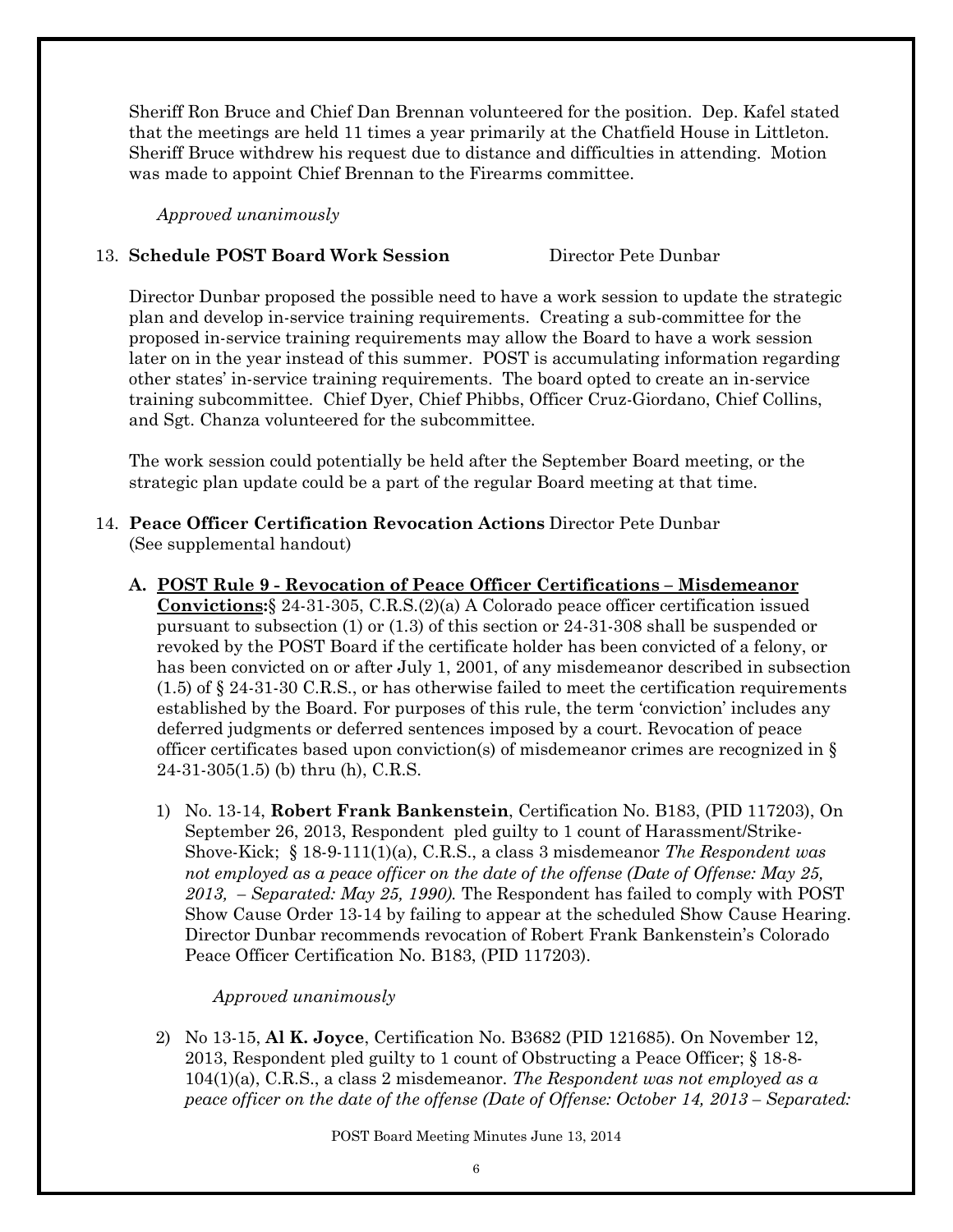*February 24, 2012).* The Respondent has failed to comply with POST Show Cause Order 13-15 by failing to appear at the scheduled Show Cause Hearing. Director Dunbar recommends revocation of Al K. Joyce's Colorado Peace Officer Certification No. B3682 (PID 121685).

### *Approved unanimously*

3) No 14-01, **William Robert Metzler**, Certification No. B17080 (PID 137794). On January 16, 2014, Respondent was convicted of 2 counts of Sexual Contact – No Consent; § 18-3-404(1)(a), C.R.S., a class 1 misdemeanor. *The Respondent was employed as a peace officer on the date of the offense (Date of Offense: April 8, 2013 – Separated: June 15, 2013).* The Respondent has failed to comply with POST Show Cause Order 14-1 by failing to appear at the scheduled Show Cause Hearing. Director Dunbar recommends revocation of William Robert Metzler's Peace Officer Certification No. B17080 (PID137794).

## *Approved unanimously*

4) No. 14-02, **Eric Alan Seymore**, Certification No. B10695 (PID 118507). On September 19, 2013, The Respondent pled guilty to 1 count of Harassment-repeat Telephone Calls § 18-9-111(f), C.R.S., a class 3 misdemeanor. *The Respondent was not employed as a peace officer on the date of the offense (Date of Offense: August 11, 2013 – Separated: July 25, 2013).* The Respondent has failed to comply with POST Show Cause Order 14-2 by failing to appear at the scheduled Show Cause Hearing. Director Dunbar recommends revocation of Eric Alan Seymore's Peace Officer Certification No. B10695 (PID 118507).

*Approved unanimously*

## **B. POST Rule 9 – Revocation of Peace Officer Certifications – Felony Convictions:**

**§ 24-31-305, C.R.S.(2)(a)** A Colorado peace officer certification issued pursuant to subsection (1) or (1.3) of this section or 24-31-308 shall be suspended or revoked by the POST Board if the certificate holder *has been convicted of a felony at any time*, or has been convicted on or after July 1, 2001, of any misdemeanor described in subsection (1.5) of § 24-31-305 C.R.S., or, has otherwise failed to meet the certification requirements established by the Board.

For purposes of this rule, the term 'conviction' includes any deferred judgments or deferred sentences imposed by a court or judge.

1. No. 14-1, **John Jose Romero**, Certification Number 10873 (PID 123786). On July 1, 2013, Respondent pled guilty to and was convicted of one count of Burglary 3, §18-4.204(1) C.R.S., a class 5 felony. *The Respondent was employed as a peace officer on the date of the offense (Date of Offense: July 7, 2011, Separated February 2, 2012).* The Respondent has failed to comply with POST Show Cause Order 14-1 by failing to appear at the scheduled Show Cause Hearing. Director Dunbar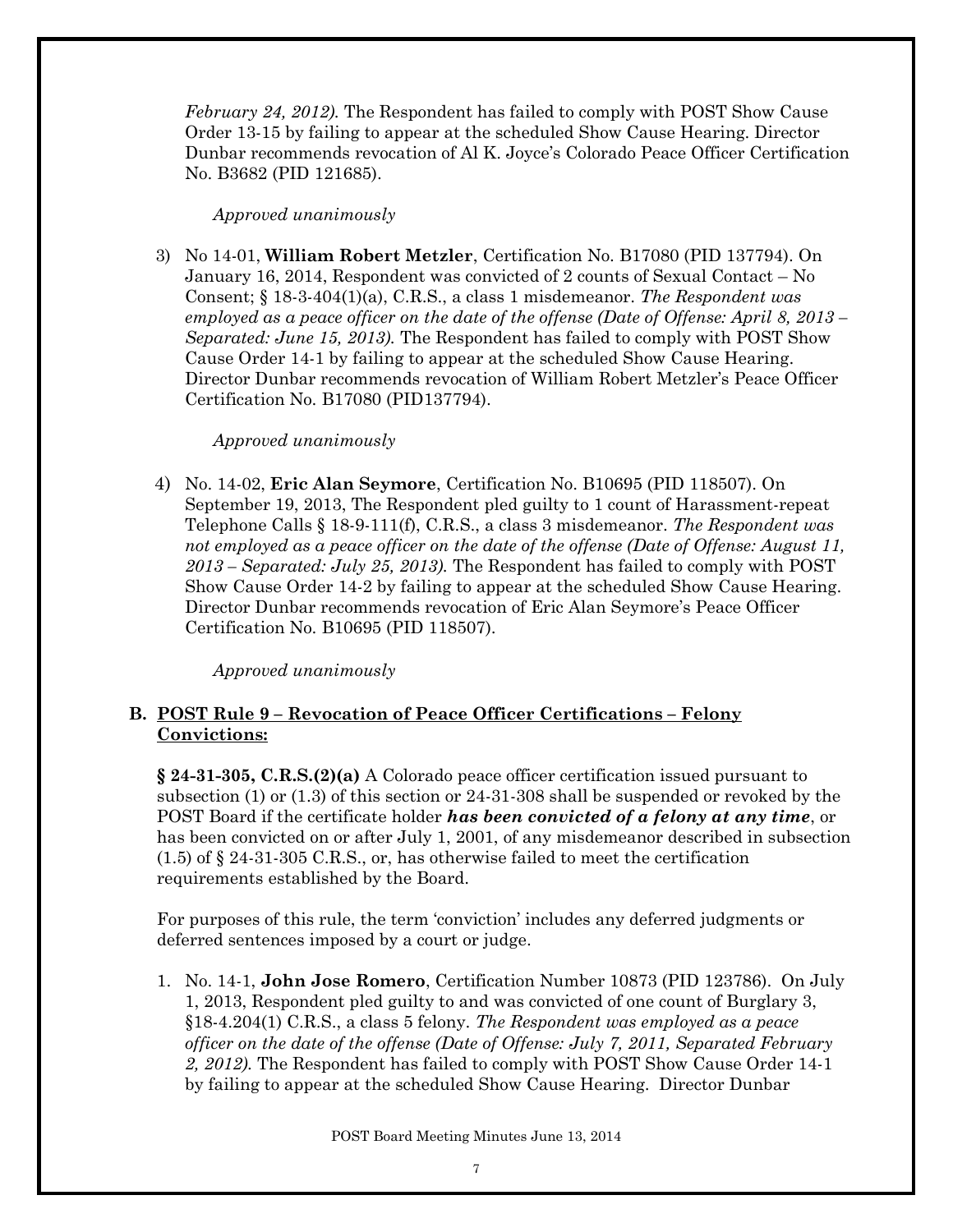recommends revocation of John Jose Romero's Colorado Peace Officer Certification No. 10873 (PID 123786).

#### *Approved unanimously*

2. No 14-2 **Robert Michael French,** Certification Number B2984 (PID 117092). On January 17, 2014, Respondent pled guilty to one count of Sexual Exploitation/childposs Material, § 18-6-403 (3)(b.5) C.R.S., a class 6 felony. *The Respondent was employed as a peace officer on the date of the offense (Date of Offense January 22, 2013, Separated February 11, 2013).* The Respondent has failed to comply with POST Show Cause Order 14-2 by failing to appear at the scheduled Show Cause Hearing. Director Dunbar recommends revocation of Robert Michael French's Colorado Peace Officer Certification No. B2984 (PID 117092).

#### *Approved unanimously*

3. No 14-4, **Wendy Hansen,** Certification Number B4402 (PID 115471). On March 30, 2012, Respondent pled guilty to and was convicted of one count of Felony Menacingreal/simulated Weapon 3, § 18-3-206(1)(a)/(b) C.R.S., a class 5 felony. *The Respondent was employed as a peace officer on the date of the offense (Date of Offense August 22, 2011, Separated December 2, 2011).* The Respondent has failed to comply with POST Show Cause Order 14-4 by failing to appear at the scheduled Show Cause Hearing. Director Dunbar recommends revocation of Wendy Hansen's Colorado Peace Officer Certification No. B4402 (PID 115471).

### *Approved unanimously*

4. No 14-5, **David Lee Russell,** Certification Number B00493 (PID 114251). On July 1, 2013, Respondent pled guilty to and was convicted of three counts of Contributing to the Delinquency of a Minor, §18-6-701 C.R.S., a class 4 felony. *The Respondent was not employed as a peace officer on the date of the offense (Date of Offense November 3, 2012, Separated January 31, 2003).* The Respondent has failed to comply with POST Show Cause Order 14-5 by failing to appear at the scheduled Show Cause Hearing. Director Dunbar recommends revocation of David Lee Russell's Colorado Peace Officer Certification No. B00493 (PID 114251).

## *Approved unanimously*

5. No 14-6, **Roger Alan Pacheco**, Certification Number B10145 (PID 100259). On January 8, 2013, Respondent pled guilty to one count of Stalking–Emotional Distress, § 18-3-602 (1)(c) C.R.S., a class 5 felony. *The Respondent was not employed as a peace officer on the date of the offense (Date of Offense July 23, 2012, Never hired).* The Respondent has failed to comply with POST Show Cause Order 14-5 by failing to appear at the scheduled Show Cause Hearing. Director Dunbar recommends revocation of Roger Alan Pacheco's Colorado Peace Officer Certification No. B10145 (PID 100259)

## *Approved unanimously*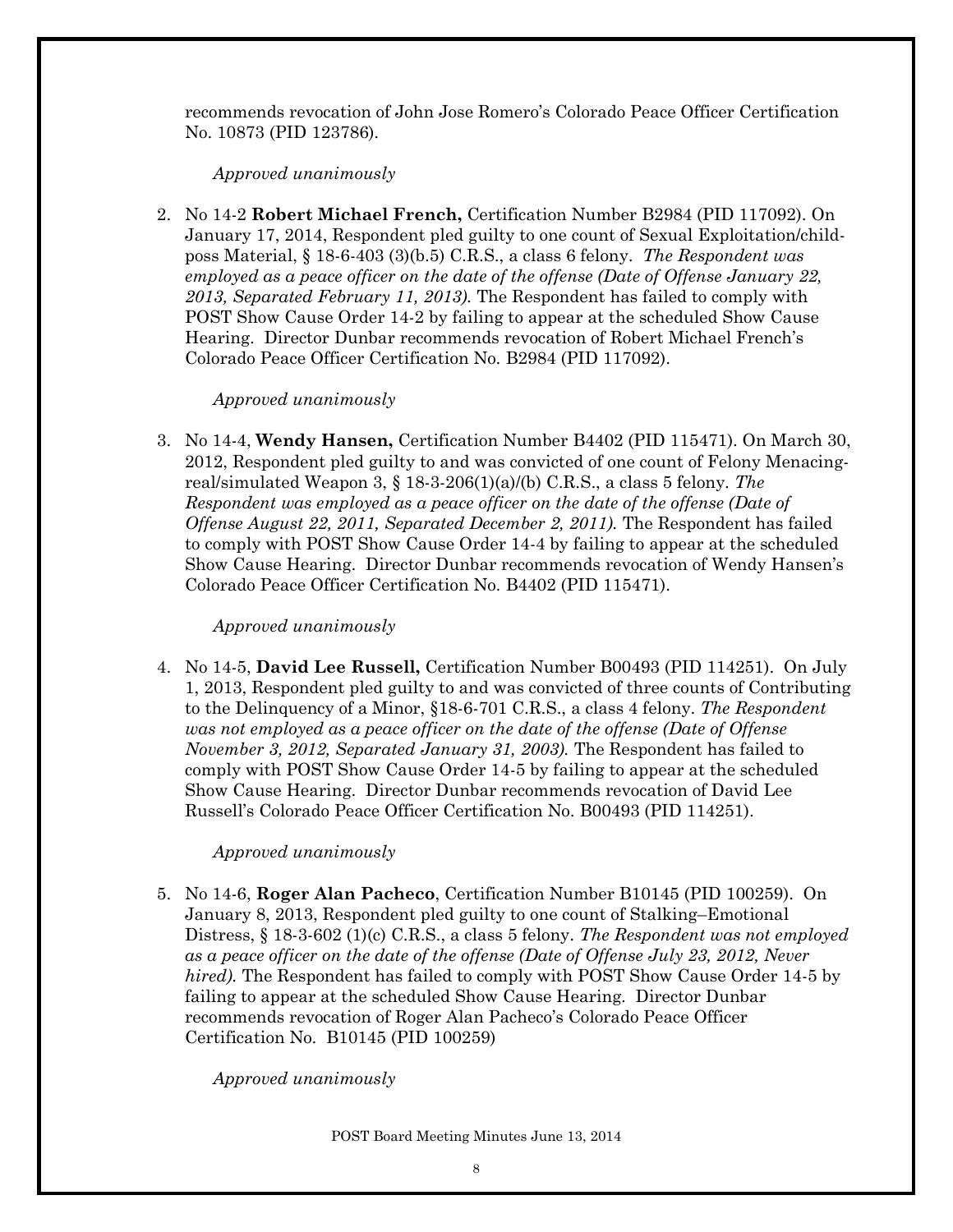#### *Informational Items:*

## 15. **Mandated Training Update** Director Pete Dunbar

Personal thanks to Matt Durkin and David Blake for their assistance with SB 123.

The last Elder Abuse training class is finishing up with a live/webinar class by the Denver Bar Association. There are still 48 agencies that are not in compliance. There will be another webinar for the non-compliant agencies. There is no consequence in the statute for non-compliance, however the failure to report elder abuse is a misdemeanor.

The School Resource Officer training curriculum has been out since the first of the year. Some organizations are holding training, but it may not be compliant with the mandated curriculum. We have provided the curriculum to these organizations. We can grandfather those who have attended the Basic School Resource Officer training. The National Association of School Resource Officers and Corbin & Associates have provided the basic courses.

The Dog Protection Act mandates attendance or viewing of a three-hour course for every peace officer employed by a municipal agency or sheriff's office. Chief Phibbs is a member of the task force. Agencies may provide their own three-hour training course meeting the curriculum set up by the Dog Protection task force or they may participate in the training provided via the internet. The task force has completed the curriculum and has hired a company to produce it. The hope is that it will go online July  $1<sup>st</sup>$ , and grant funding has been provided to pay for the course development. Training must be completed by midnight on December 31, 2014. Every chief and sheriff must adopt a dog encounter policy. The task force will provide a model policy which can be amended by the chiefs and sheriffs. That policy must be in place by September 1, 2014.

## 16. **Comments from others on POST Issues**

It is the last day for intern Emily Gallagher, who has accepted full-time employment with Court Appointed Special Advocates (CASA). We thank her for her work.

Interim Director Kathy Sasak reports that Exec. Director Stan Hilkey will start at Colorado Dept. of Public Safety on Monday, June 16, 2014.

17. **Adjournment Attorney General John Suthers** 

Meeting end: 11:05 (1 hour 5 minutes)